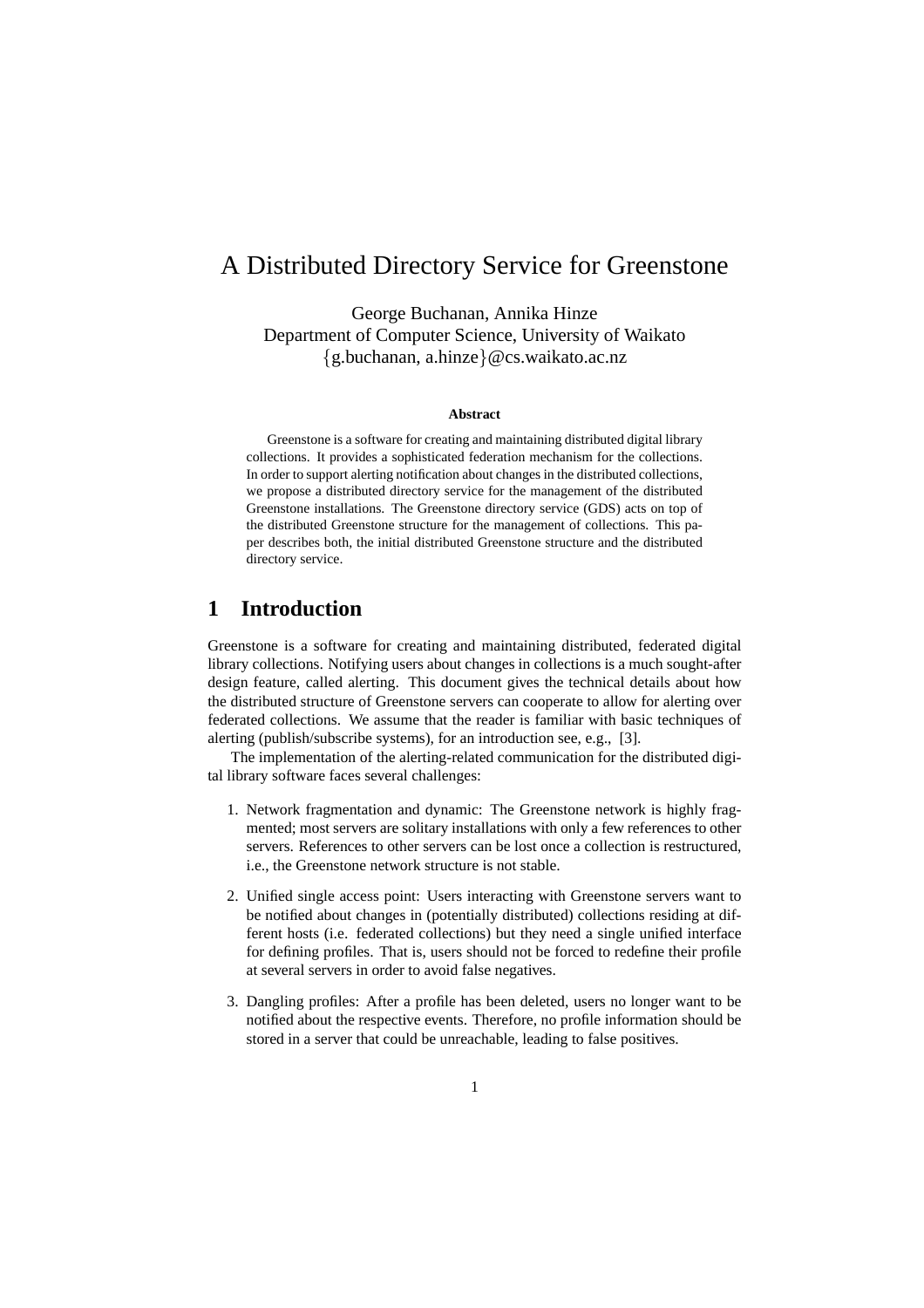We propose a design and an implementation of a Distributed Directory Service structure that supports alerting in Greenstone: the Greenstone Directory Service (GDS). Using the Greenstone network and the GDS, alerting over distributed servers and federated collections can be implemented. This paper serves three purposes: (1) it gives details about the structure of the distributed Greenstone network, (2) it introduces the Greenstone Directory Service, and (3) it describes the functionality of an alerting service for Greenstone using both the network and the directory service.

The remainder of the paper is structured as follows: Section 2 describes the conceptual and implementation details of how a distributed Greenstone installation manages federated collections of electronic documents. Section 3 introduces the design and implementation of the distributed Greenstone Directory Service. In this section, we also describe the concept of distributed alerting over federated Greenstone collections. Section 4 summarises the paper and indicates future work.

# **2 Distributed Greenstone: Managing federated collections in a Digital Library**

In order to fully explain the mechanisms of distributed alerting in Greenstone, it is necessary to have detailed insight into the nature of Greenstone's management of federated collections.

### **2.1 Distributed Greenstone: Conceptual Level**

This section explains the concept of a distributed Greenstone managing federated collections. The section follows a bottom up approach: first, simple collections on a single host are explained and then the more complex structure of distributed collections over several hosts is shown.

**Simple Collections on a Single Host.** A typical simple Greenstone digital library installation may be structured as shown in Figure 1. For a given computer, we refer to the local Greenstone software installation as *Greenstone server* (see the solid circle in Figure 1). The computer with the server installation in referred to as *Greenstone host*. Each host can manage several *collections* (hollow circles in Figure 1). A collection consists of a number documents (e.g., articles, music files); the document set is depicted as a square (shown here with example document files) . A user can gain access to the collections offered by a host via a receptionist (hached circles in Figure 1). A receptionist can give access to several Greenstone hosts. The receptionist, in cooperation with the hosts, presents the user with a simple access point to the collections offered by several hosts where the underlying storage and distribution structure is transparent to the user.

**Hierarchic Collections on a Single Host.** Collections can contain sub-collections. This concept is explained in Figure 2: We abstract here from the detailed view on the data sets (as presented in Figure 1) and subsequently refer to them simply by using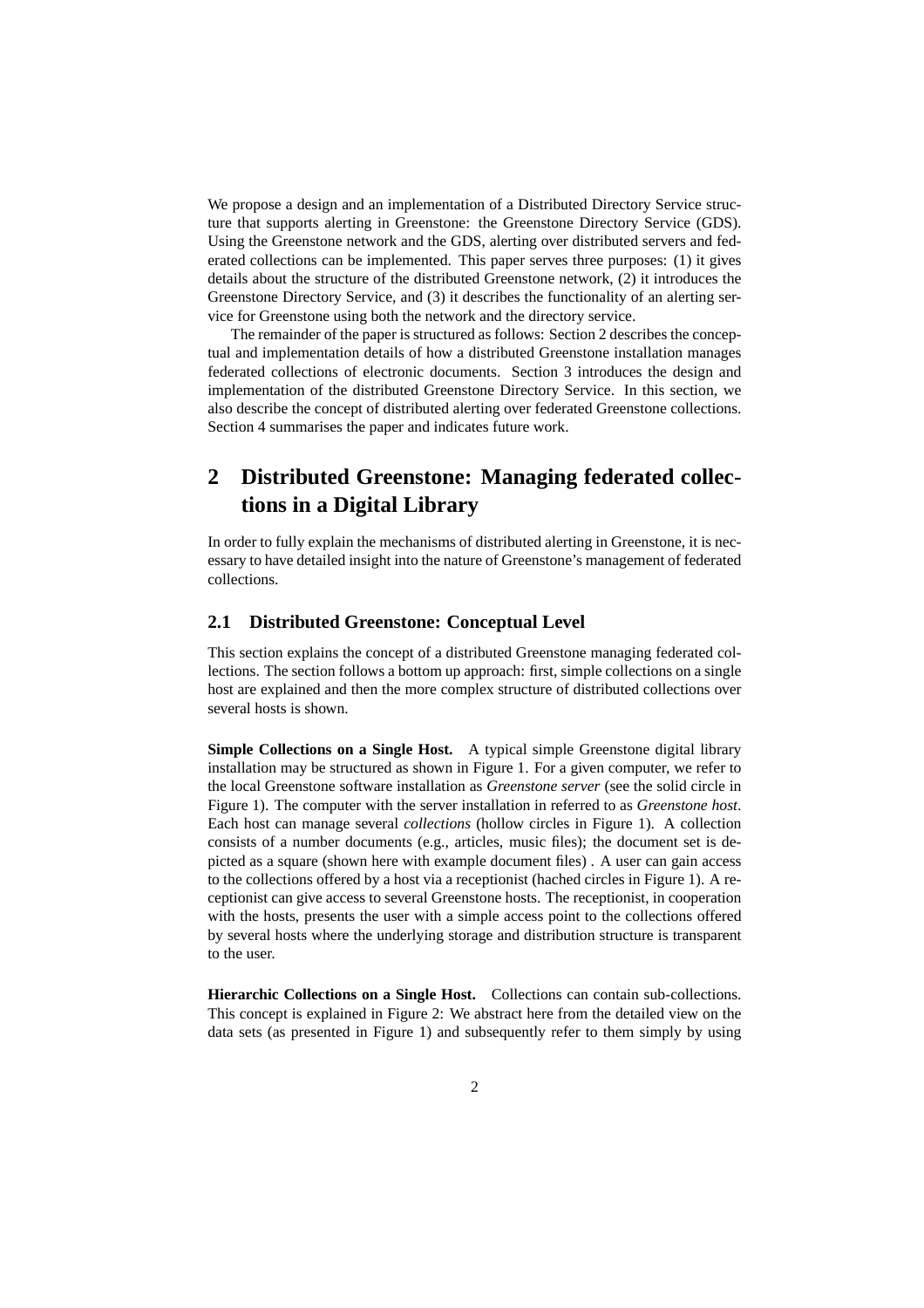

Figure 1: Conceptual structure of a simple Greenstone installation with single host

squares. Figure 2(a) shows two independent collections  $A$  and  $B$  on a single host. Configurations and data sets are distinct and independent. Figure 2(b) shows a collection  $A$  that combines two data sets into a single collection: data set  $a$  and data set  $b$ . collection  $B$  is not publicly available. Both data sets  $a$  and  $b$  are represented by collection  $A$  and the users are not aware of there being two distinct data sets. Figure  $2(c)$ shows a virtual collection: collection  $A$  consists only of the sub-collection  $B$  without an own data set a; A is called a *virtual collection*. Again, users are not aware of collection B but regard data set b as the content of collection A. Figure 2(d) shows again a collection A with a sub-collection B (as in Figure 2(b)); this time collection B is also visible to the user as the independent collection  $B$ . The data set  $b$  serves as (sub)data set for  $A$  and as data set for  $B$ . Both  $A$  and  $B$  are publicly available.

Collections that are not publicly available such as collection  $B$  in the constellation shown in Figure 2(b) are referred to as *private collections*, whereas collections that can be directly accessed by the users are called *public collections*.

**Distributed Collections over Multiple Hosts.** The receptionist does not have to reside on the same computer as any of the servers it presents. Subsequently, we abstract from the receptionists' locations and specific users (see Figure 3). For simplicity, we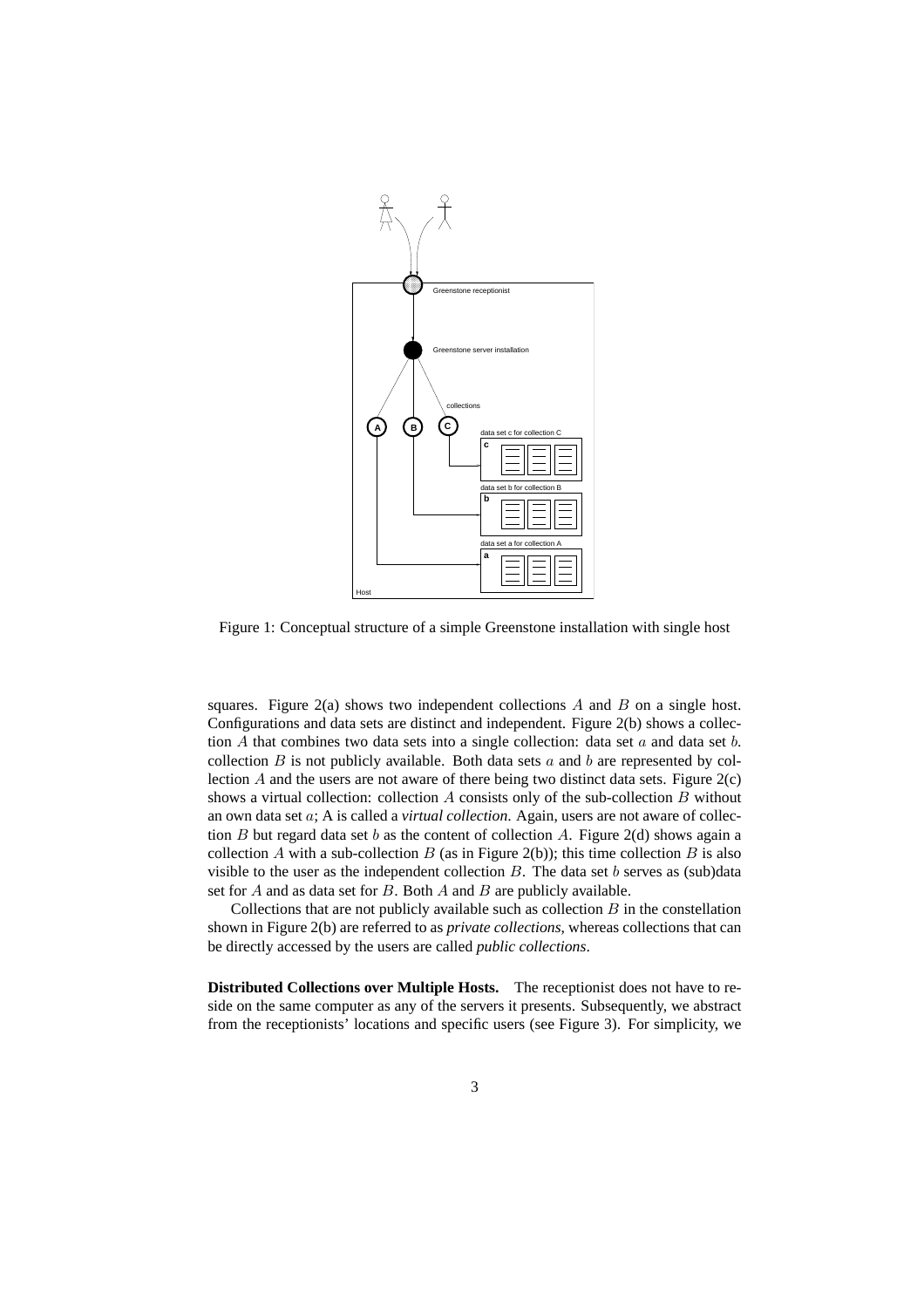

Figure 2: Conceptual structures of single host installations using various collection hierarchies

also abstract from the concrete document sets (shown as squares in Figure 2) that are represented by collections and sub-collections. Here in Figure 3, the hierarchical relationship between the collections is shown by arrows between the collections (depicted as hollow circles).

A Greenstone host can be presented by several receptionists to users, giving access to the same, overlapping, or distinct sets of collections. Conceptually, the host presents a certain view<sup>1</sup> on the set of offered collections: That is, a server can present a certain virtual set of collections through one receptionist and a different virtual set through another receptionist. See Figure 3 for an illustration of the concept of views as virtual collections. Collections can consist of several sub-collections as introduced in Figure 2. These can be distributed over several Greenstone hosts. A single (sub- )collection always resides entirely on one host. The distribution of sub-collections is transparent to the users: a sub-collection is presented as being part of a collection regardless of the actual location of the data. A collection cannot be accessed without its sub-collections; sub-collections are accessible without their super-collections (i.e., they can be public collections in their own right as shown in Figure 2(d)). For the distributed case, this is illustrated for (sub-)collections  $C, D$  and  $E$  in Figure 3: collection  $D$  can be accessed without collection  $C$  (in collection  $Hamilton.D$ ) but never without its sub-collection  $E$  (collection  $Hamilton.C$  and  $Hamilton.D$ ). Note that the collection name always refers to the entry point collection (e.g., to collection D in  $Hamilton.D$  consisting of  $D$  and  $E$ ). Collections can also be created as virtual collections consisting of remote sub-collections only (similar to the local constellation shown in Figure 2(c)): The local collection is empty and refers to one or more remote sub-collections.

<sup>&</sup>lt;sup>1</sup>We use the term 'view' here in the database sense of abstracting from the concrete storage presenting a certain access format to some clients and a different one to others. This can be done, e.g., for reasons of convenience or security.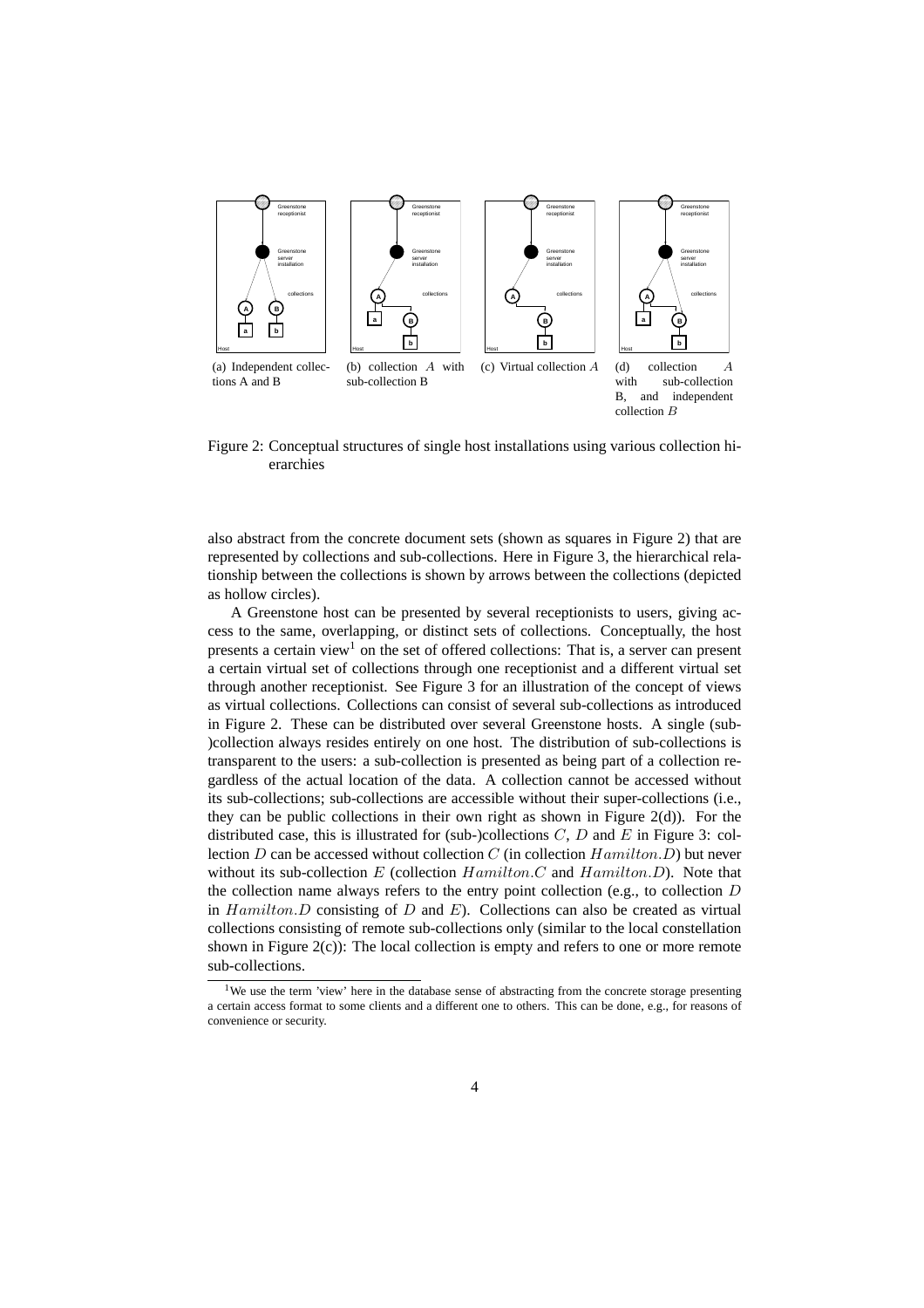

Figure 3: Conceptual structure of federated Greenstone collections residing on several Greenstone hosts

**Federated Collections.** The concept of federated collections is adopted from federated databases [4]: Federated databases and database systems are a classes of heterogeneous databases and database systems that are joined in order to meet certain organizational requirements and because they require their respective application specificities, integrity constraints, and security requirements to be upheld. Similar concepts apply to federated collections: they are heterogeneous collections that are joined under a single entry point to meet certain requirements. Greenstone is the digital library software that provides the management of the data storage, retrieval, and access. For more details on the concepts of Greenstone see, e.g., [1, 10, 11].

### **2.2 Distributed Greenstone: Implementation Level**

This section describes the implementation level of Greenstone's collection management. Following the bottom-up approach from the previous subsection, we start with the implementation of collections on a single host and subsequently explain the more complex structure of federated collections residing on multiple hosts.

**Hierarchic Collections on a Single Host.** For each collection, the structure of the collection and its sub-collections is described in a *configuration file* (see Figure 4). A configuration file refers to a collection's data set. Independent collections have independent configuration files and data sets: In Figure  $4(a)$ , collection A is defined in *configuration file A*, which refers to data set  $a$ , and collection  $B$  is defined in configuration file B, which refers to data set b. In Figure 4(b), the collection B is defined in *configuration file B*. collection  $A$  consist of the data set  $a$  and the sub-collection  $B$ : *configuration file A* refers to  $a$  and the configuration file of the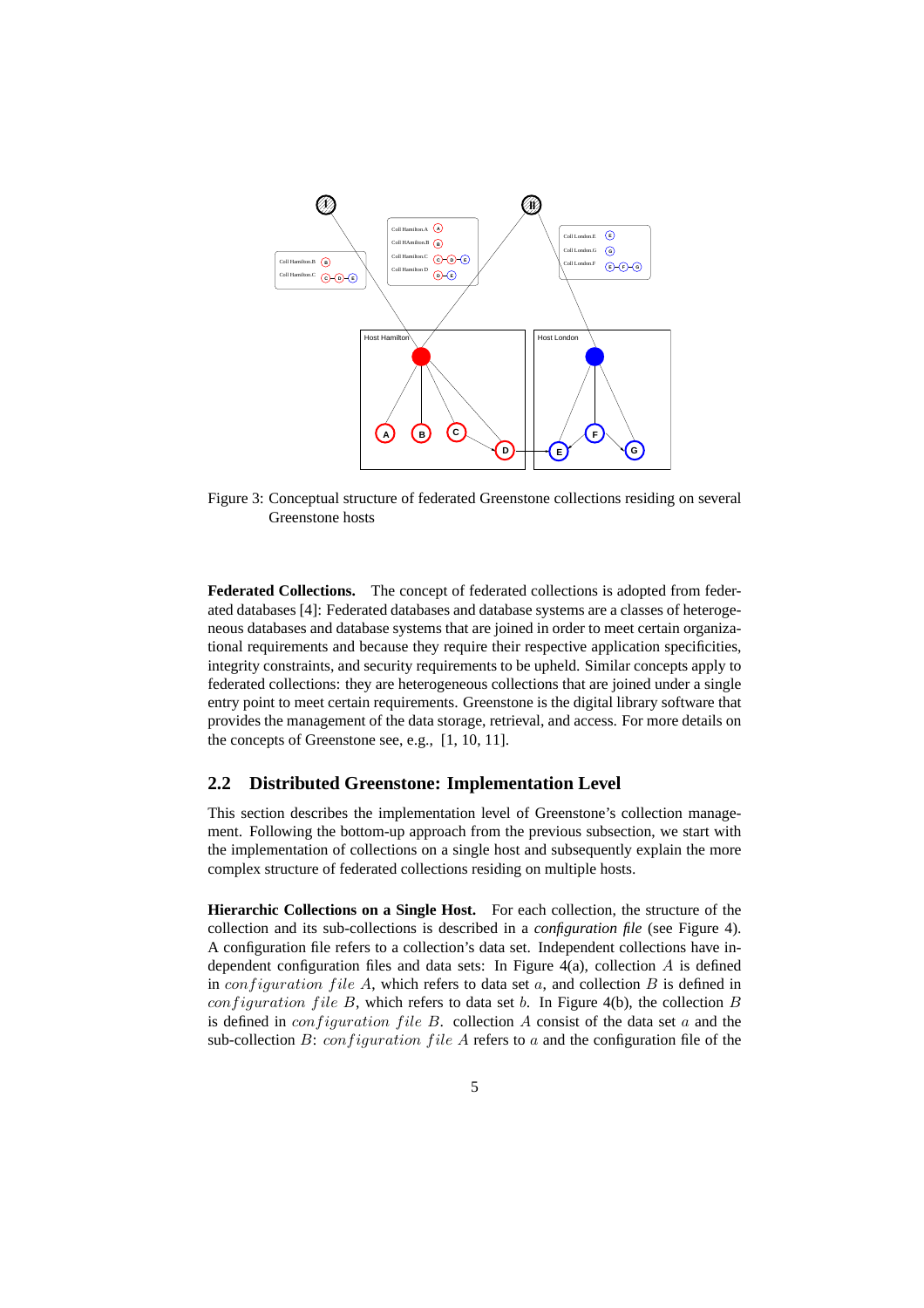

Figure 4: Implementation details of single host installations using various collection hierarchies

sub-collection  $B$ . Virtual collections have no primary data set – only one or more subcollections, such as in Figure 4(c): collection A (defined in *configuration file A*) consists only of the sub-collection  $B$  (defined in *configuration file B* and the corresponding data set b. Collections can be private or public. This is defined in the collection's configuration file: The configuration files for collections  $B$  in Figures 4(b) and 4(d) are different.

**Distributed Collections over Multiple Hosts.** The implementation of distributed collections over several hosts is very similar to the non-distributed case, using configuration files for the collections (see Figure 5). The collection Hamilton.A is formed by the configuration file for A and the data set  $\alpha$  (square  $\alpha$  in Figure 5).

Here, we will explain in detail the implementation of the data access to distributed collections. Users access collection data via the receptionist's interface. The receptionist talks to the respective servers via the SOAP-based Greenstone protocol. The receptionist issues a request for collection data towards the Greenstone host where the collection resides that the user wants to access. Collections do not have direct access to other collections. Therefore, a collection itself consists only of its data set and configuration file. It possesses no software and cannot be executed. Without being run by a server, a collection is therefore unable to access its sub-collections. Only servers can interact with each other and access collections using the SOAP-based Greenstone protocol.

For example, to allow a user access to collection Hamilton.A, the receptionist issues a request towards the server on host Hamilton (see left side of Figure 3). The server installation on Hamilton then accesses the configuration file for collection A and follows the links provided there for the location of the data set a. The Greenstone server accesses the data set a and sends a response back to the receptionist, which in turn displays the data to the user.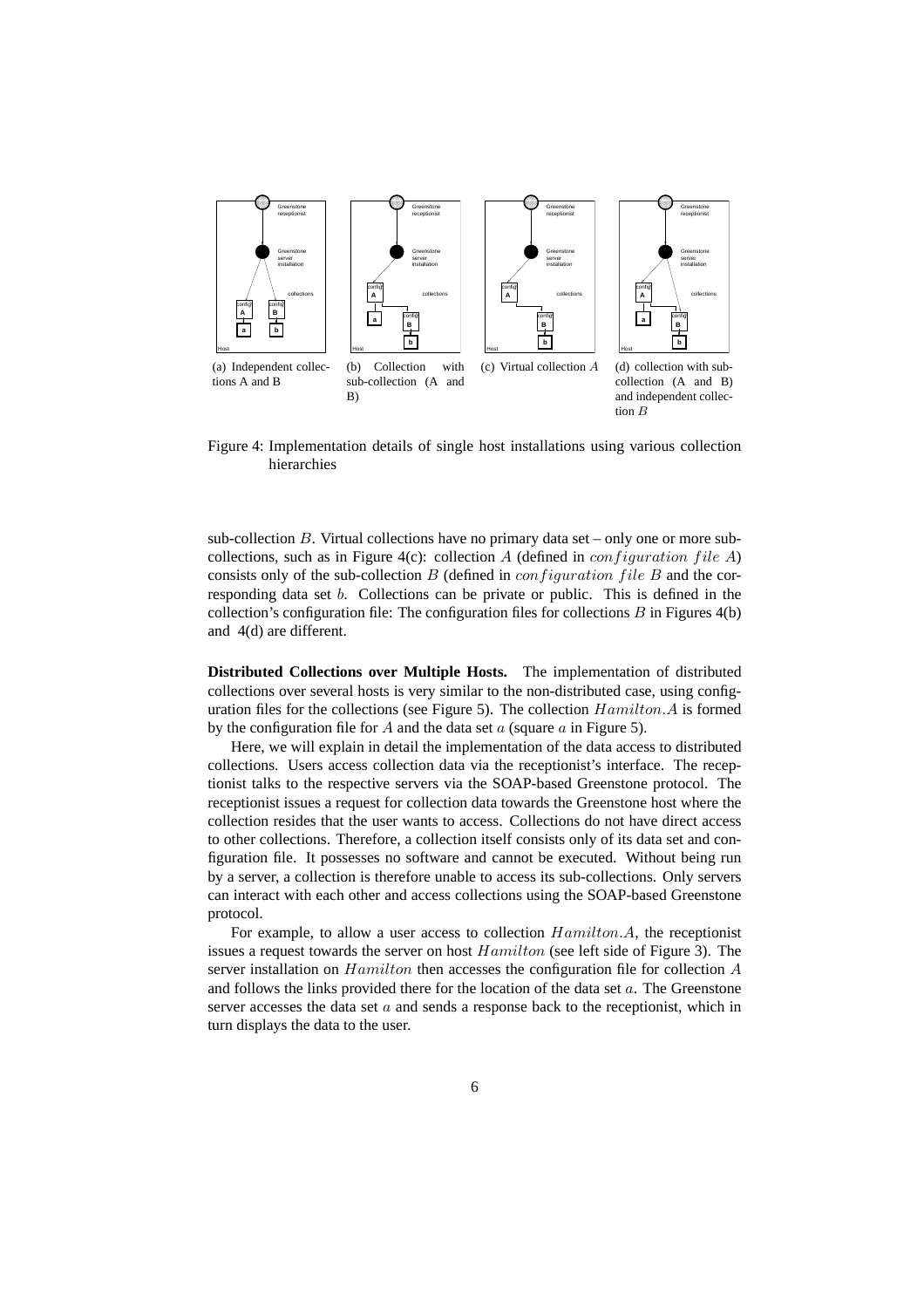

Figure 5: Implementation details of federated Greenstone collections residing on several Greenstone hosts

To allow a user access to collection  $Hamilton.C$ , the receptionist issues a request towards the server on host Hamilton (see middle of Figure 5). The server installation on  $Hamilton$  then accesses the configuration file for collection  $C$  and follows the links provided there for the location of the data set  $c$  and the link to the sub-collection  $D$ . The data of Sub-collection  $D$  is accessed via reading the configuration file for  $D$  first and then accessing the data set  $d$ . The Greenstone server accesses the data sets  $c$  and  $d$ and sends back a response containing data from both data sets to the receptionist, which then in turn displays the data to the user. The user is not aware of the sub-collection structure within C.

To allow a user access to collection  $Hamilton.D$ , the receptionist issues a request towards the server on host *Hamilton* (see centre of Figure 5). The server installation on Hamilton then accesses the configuration file for collection D and follows the link provided there for the location of the data set d. The Hamilton server accesses the data set  $d$ . The server also learns about the existence of sub-collection  $E$  on host London. The Greenstone server Hamilton sends a request to London asking for the data in collection E. For the communication between servers, the Greenstone protocol is used. London accesses London.E's configuration file and subsequently the data set e. London's response is to send the data of e back to Hamilton. The Hamilton server has now access to the data sets d and  $e$ ; it sends a response containing d and  $e$ back to the receptionist, which in turn displays the data to the user. The user is unaware of the distributed sub-collection structure within D.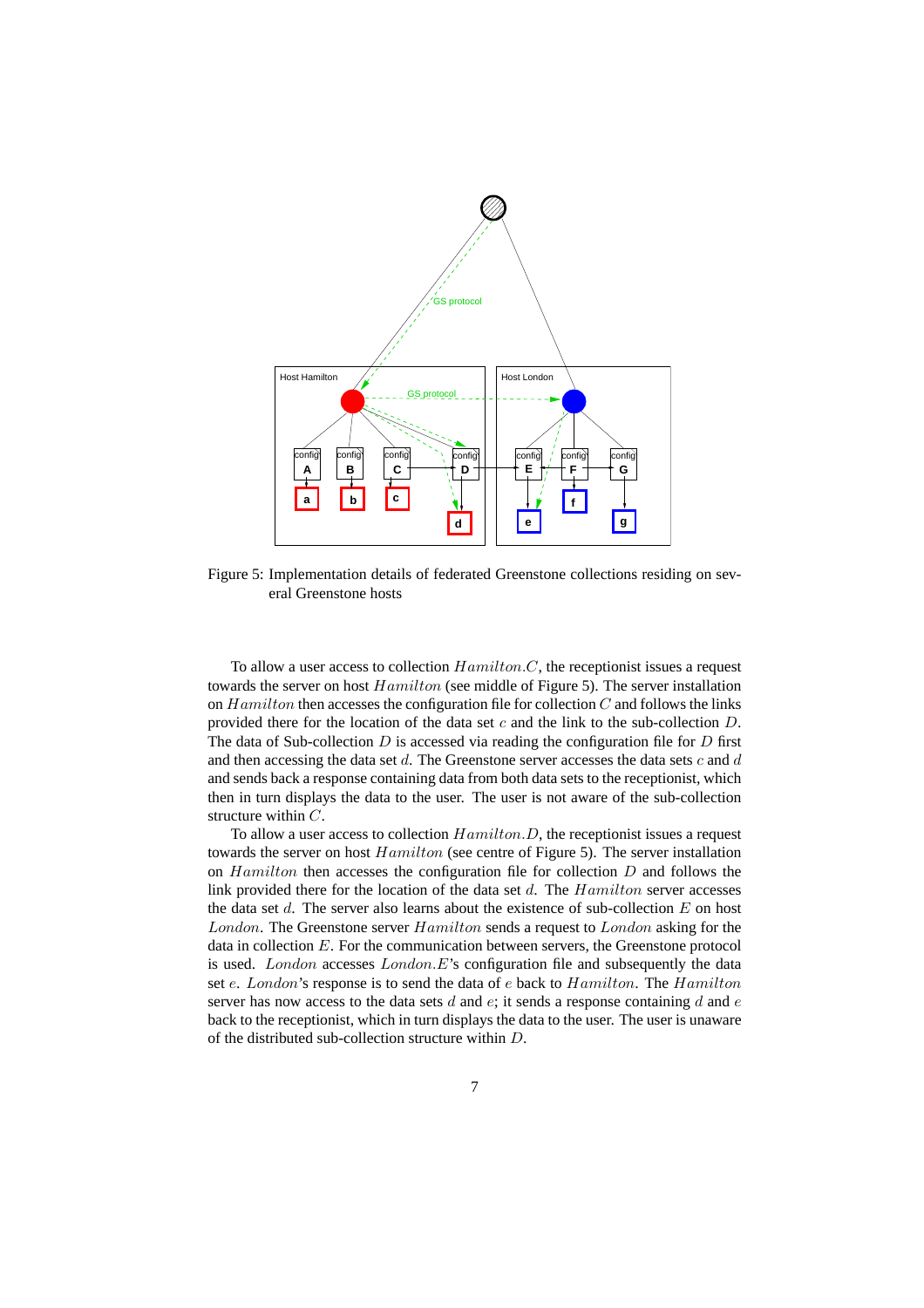

Figure 6: Implementation details of federated Greenstone collections residing on several Greenstone hosts accessed via several receptionists

**Multiple Receptionists and Collection Registration.** We distinguish between private and public collections. Typically, a private collection cannot be accessed as an independent collection but only as sub-collection of another collection.<sup>2</sup> Thus, private collections are not directly registered with receptionists. A collection's configuration file defines whether the collection is private or public. Public collections can be registered with more than one receptionists.

A receptionist can learn about collections in two ways: registration by server or registration by collection.

- **Registration by server:** Typically, a receptionist learns about the existence of Greenstone servers/hosts, rather than about single collections. A Greenstone administrator registers a host with a certain receptionist. All public collections on this host are automatically known to, and registered with, the receptionist. A receptionist re-scans the list of public collections for all its registered hosts when it is restarted. When a new collection on a registered Greenstone host is created, the receptionists learns about it the next time it is restarted.
- **Registration by collection:** A receptionist can learn about the existence of single collections. This method only works if the host that the collection resides on is not

<sup>&</sup>lt;sup>2</sup>One exception to this occurs for collections that are work in progress: While a librarian builds a collection or for test purposes, a collection might not yet be registered with a receptionist. Thus, the collection is currently private. At a later point in time it might become a public collection.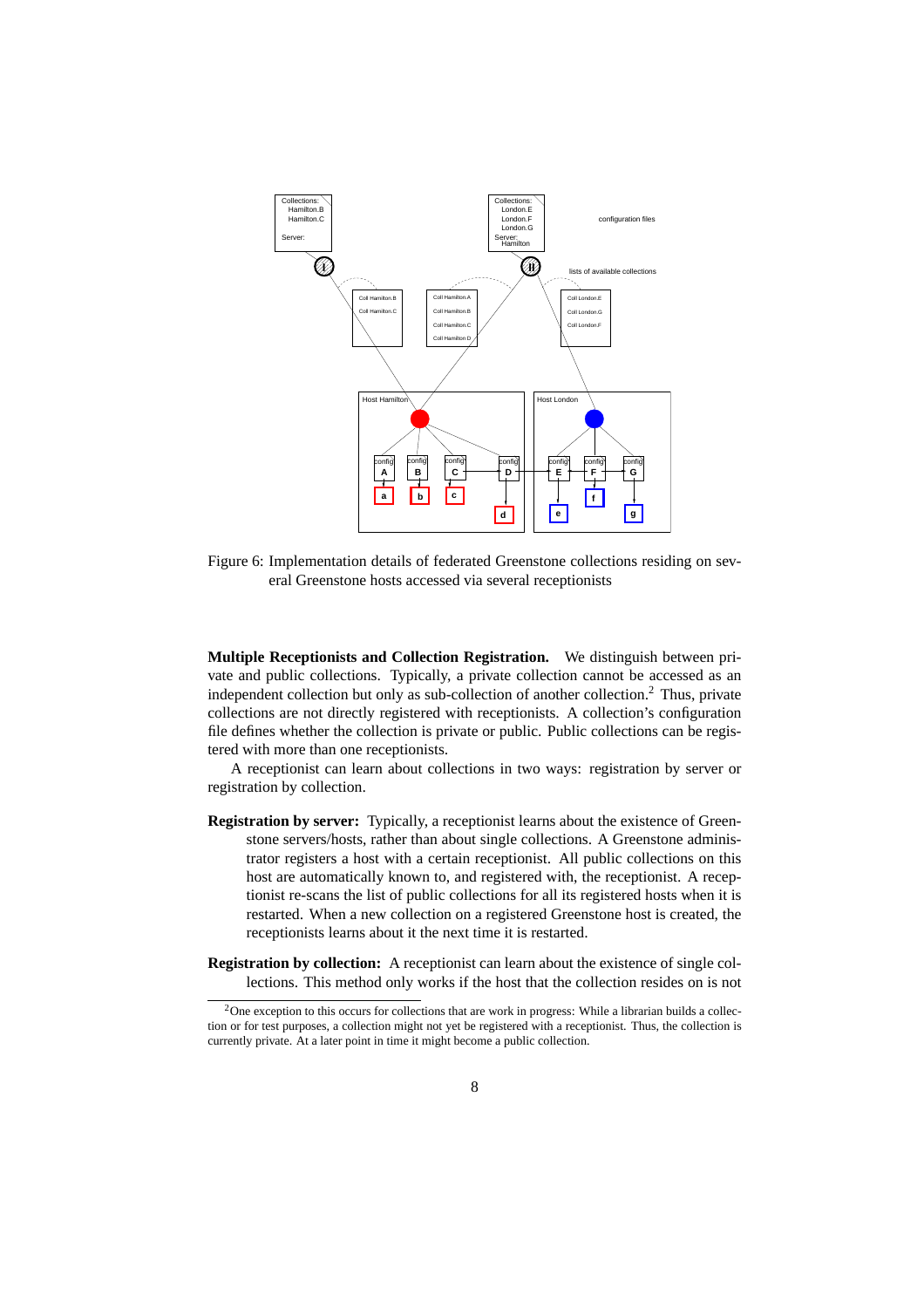registered with the receptionist. The collection administrator registers the new collection with the receptionist by entering it into the receptionist's collection list. The receptionist does not automatically learn about new collections on the same host. On restart, the receptionist scans all registered collections. Currently, registration by collection is being implemented for Greenstone 3 (it was already in place for Greenstone 2)

The same collection can be registered at several receptionists. Similarly, the same sub-collection can appear in several collections and as independent public collection at different receptionists or the same receptionist. Each receptionist can handle several hosts and additionally a list of registered collections from different hosts. If on startup a collection is not available (e.g., due to deletion or unavailability of the host or other technical issues), the user will not see this collection in their interface. For each receptionist, both the list of collections and the list of hosts are held together in the configuration file. In the example in Figure 6, the receptionist on the left hand side, receptionist I, has no registered hosts but a list of registered collections (Hamilton.B and Hamilton.C) as shown in the configuration file for the receptionist. For the receptionist II on the right hand side, the Greenstone server Hamilton and has been registered and the single collections London.E, London.F, and London.G have been registered. At the startup of a receptionist, the list of available collections is compiled for each Greenstone server registered with it. (shown as the three lists in the centre of Figure 6).

# **3 Distributed Alerting: Greenstone Directory Service**

This section introduces the design and implementation of the distributed Greenstone Directory Service in Section 3.1. We also describe the concept of distributed alerting over federated Greenstone collections in Sections 3.2 and 3.3.

## **3.1 Greenstone Directory Service**

The Greenstone Directory Service is a distributed directory service. The concept of a directory service for group communication in distributed applications and virtual file systems is well established [5, 8]. Recently, it has also been introduced on the application level for asynchronous communication between changing participants in a mobile environment, e.g., for mobile agents  $[7]^3$ .

#### **3.1.1 Directory Service**

A distributed directory service organizes access to a set of content servers by providing a logical network of directory servers. It acts as an authority that can securely authenticate resources and manage identities and relationships between them.

<sup>3</sup>Moreau follows a formal approach in their design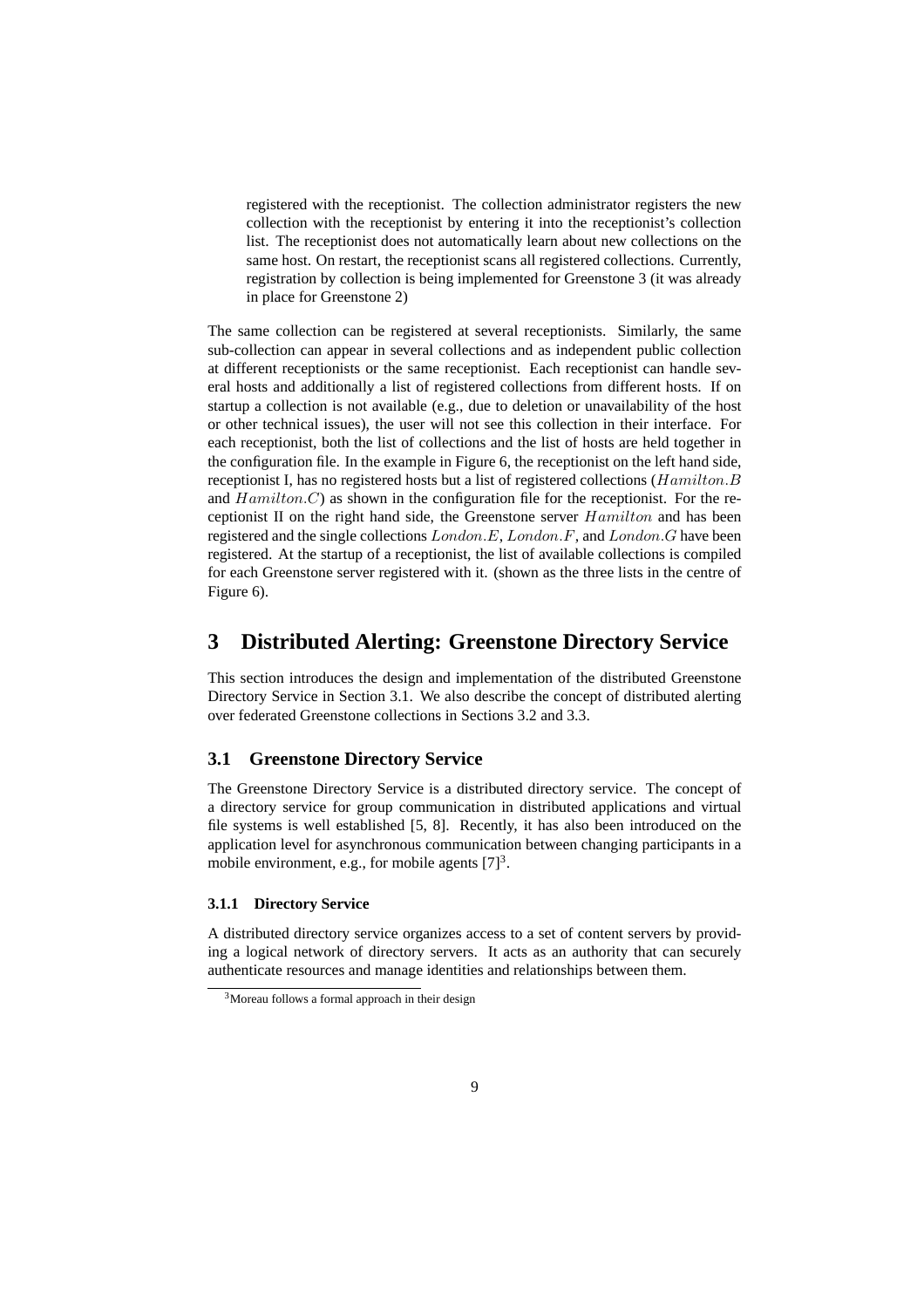

Figure 7: Concept of the Greenstone Directory Service: The arrows indicate GDS connections both between GDS servers and GS servers, which are the client of the GDS, and internally between GDS servers. The dashed line indicates the original fragmented GS network.

A directory service maps the names of network resources to their respective network addresses. Each resource on the network is considered as an object on the directory server. Information about a particular resource is stored as attributes of that object. Information within objects can be made secure so that only users with the available permissions are able to access it.

A directory service defines the namespace for the network. A namespace is a set of rules that determine how network resources are named and identified. The rules specify that the names be unique and unambiguous. In LDAP, such a name, called as distinguished name (DN) is used to refer to a collection of attributes which make up a directory entry.

#### **3.1.2 Greenstone Directory Service: Concept**

The conceptual organization of the Greenstone Directory Service is depicted in Figure 7. Currently, on each Greenstone host runs only one Greenstone server. The figure shows a realistic scenario of Greenstone servers running on disconnected hosts. Most Greenstone servers are stand-alone installations. If a server holds distributed sub-collections, it holds a direct reference to one or more other Greenstone servers (see description of communication using the Greenstone protocol in Section 2.2). These references and connections are depicted in Figure 7 with dashed lines. We see, for example, the connection between the Hamilton server and the London server that has been described earlier.

Each Greenstone server is registered at exactly one service node on the distributed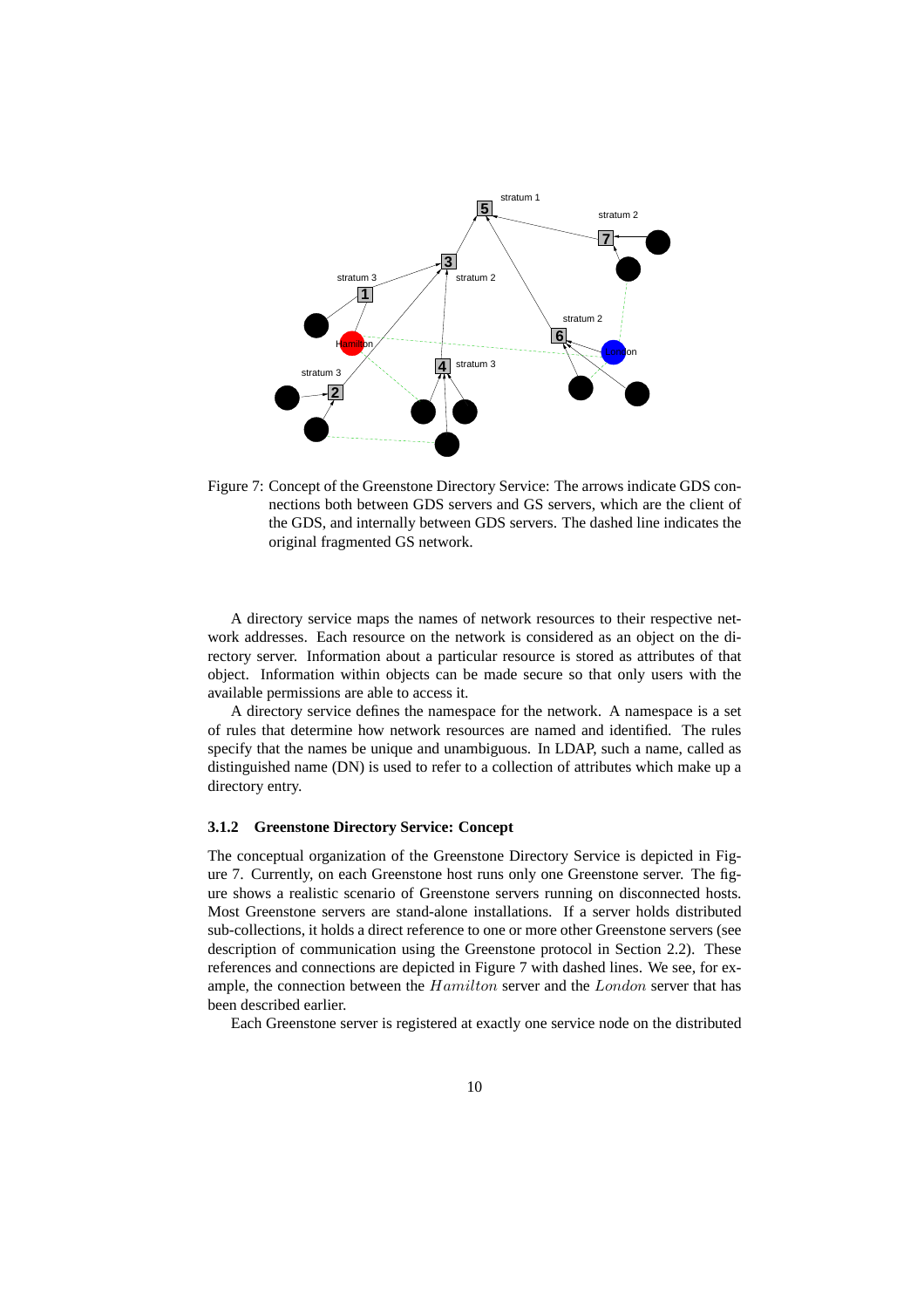

Figure 8: Implementation of a GDS server network (fragment): servers maintain link list for parents, children, and clients

Greenstone Directory Service (GDS). Each service installation is depicted as shaded square with an identifying number. Each GDS installation resides on a certain stratum. The concept of strata is adopted from the Network Time Protocol (NTP) [6]. A GDS primary server, also called of stratum1, is a computer equipped with a GDS software. A GDS Primary Server has access to all Greenstone servers within the network, following the tree towards the leaves. Other computers, at stratum2, equipped with GDS software, have similar access to all Greenstone servers in their sub-trees. They have to query the primary server to obtain access to other branches of the tree. The GDS serves as an analog to the Domain Name Service, where Greenstone servers can be accessed by their network-internal name without the requesting service having to know the actual address or location of the service.

In order to distribute messages to all Greenstone servers, a Greenstone server forwards the message to its GDS server. The message is distributed upwards within the tree and downwards to all tree leaves.

#### **3.1.3 Greenstone Directory Service: Implementation**

The GDS service is implemented as a tree structure of auxiliary GDS servers (shown as squares in Figure 7). A GDS server consists of a Java application that runs on a host computer, and at present any computer can host only one GDS server. Host computers for GDS servers may or may not be also host computers for Greenstone servers.

Greenstone servers that provide standard Greenstone features connect onto the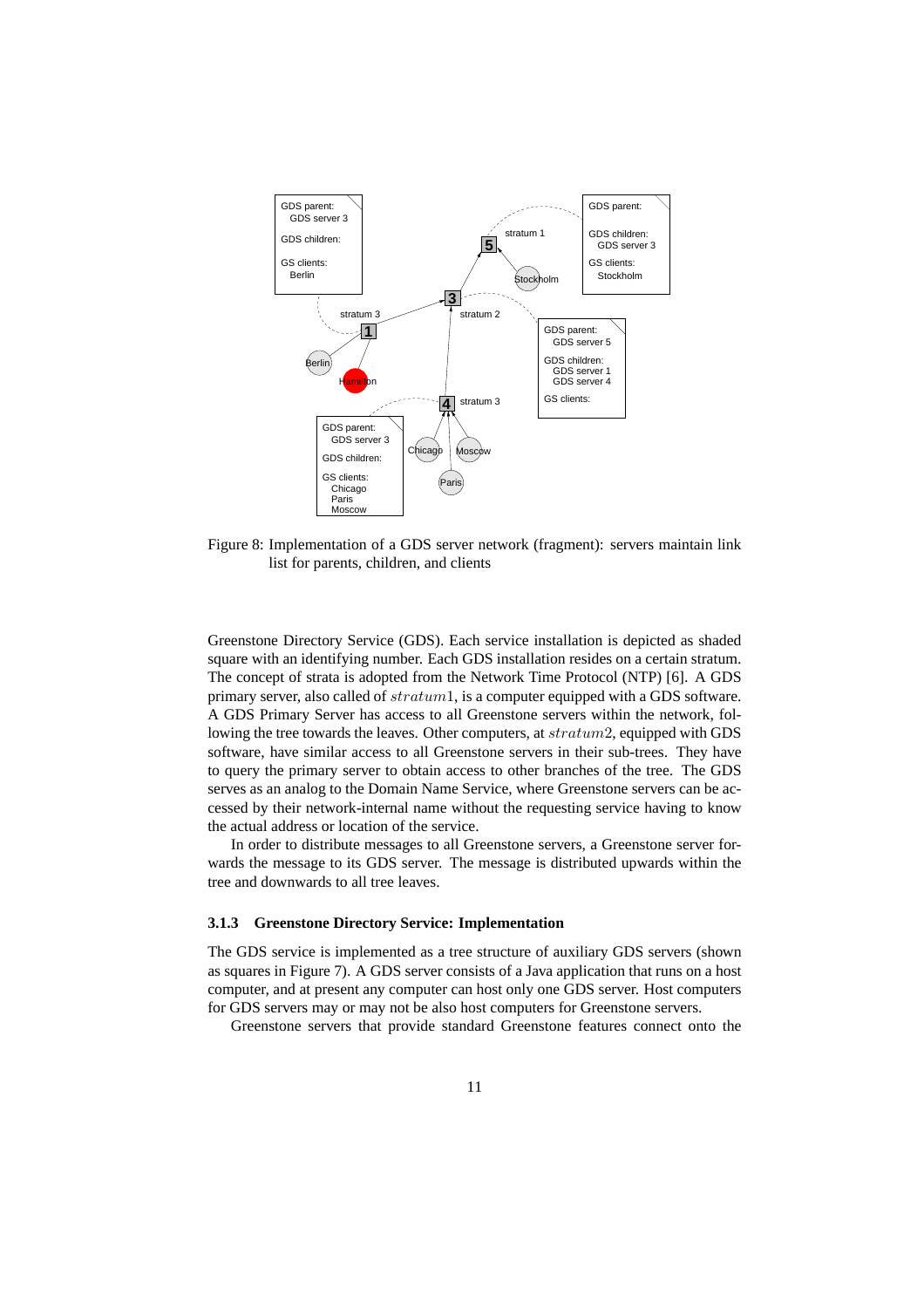GDS service by registering at a single GDS server. The Greenstone servers register with GDS servers in order to be identified in the Greenstone network. By use of the GDS, the Greenstone servers may forward messages to other Greenstone servers on the same GDS network. A list of initial GDS servers is available to the GS servers<sup>4</sup>. The initially contacted server could recommend a list of GDS servers nearby the GS server. This will be part of future work. Each GDS server holds a *link list* of both local GDS servers (child servers in the tree) as well as local GS servers. An example is shown in Figure 8. In the figure, we show the fragment of a network: Each GDS server's list contains references to its parent within the GDS network, its children and its GS clients (GS servers). As this example illustrates, the servers on each stratum can maintain links to GS clients, not only the tree leaves (see GS server Stockholm being linked as client to GDSserver5). Thus, the GDS tree is a doubly-linked tree. GDS servers could also cache information, e.g., about GS clients registered at all servers lower down in the hierarchy or about all GS client servers in the network. However, at present a specific a caching strategy is not implemented but planned for future extensions.

Each GDS server can perform the following actions:

- 1. Registering of other servers (on the next lower stratum)
- 2. Registering at another server (on the next higher stratum)
- 3. Register any number of GS servers
- 4. Unregister any of the above.
- 5. Messaging
- 6. Identify connected GS servers to the network

The registration of or at other servers (Actions  $1 + 2$ ) is in principle similar to the registration of Greenstone servers with the GDS (using the same protocol with a differing message content). Here, we focus on the description of the registration of Greenstone servers at the network (Action 3) and the un-registration of Greenstone clients from the GDS (Action 4). These actions as well as the messaging and the client identification are described in detail in the next paragraphs.

**Register a GS server with the GDS (Action 3)** Figure 9 demonstrates the registration of a Greenstone server at the GDS network. For clarity, we show only the link list of *GDSserver*1; the other lists are iconized. In this example, the new Greenstone server is Hamilton (see Figure 9(a)). Server Hamilton sends its registration message to GDSserver1 (see Figure 9(b)). The server stores the identity of the Hamilton server in its local list of Greenstone servers, linking Hamilton into the GDS network (see Figure  $9(c)$ ). Note that a Greenstone server should only register with one GDS server. GDS servers may cache some or all responses forwarded through them, and some or all registrations held by other GDS servers on lower strata beneath them.

<sup>&</sup>lt;sup>4</sup>Currently, we support an open GSD network for all servers. Several strategies are considered for future work, e.g., initial connection only to the receptionist and all siblings under this receptionist, and explicit exclusion from or inclusion into the GSD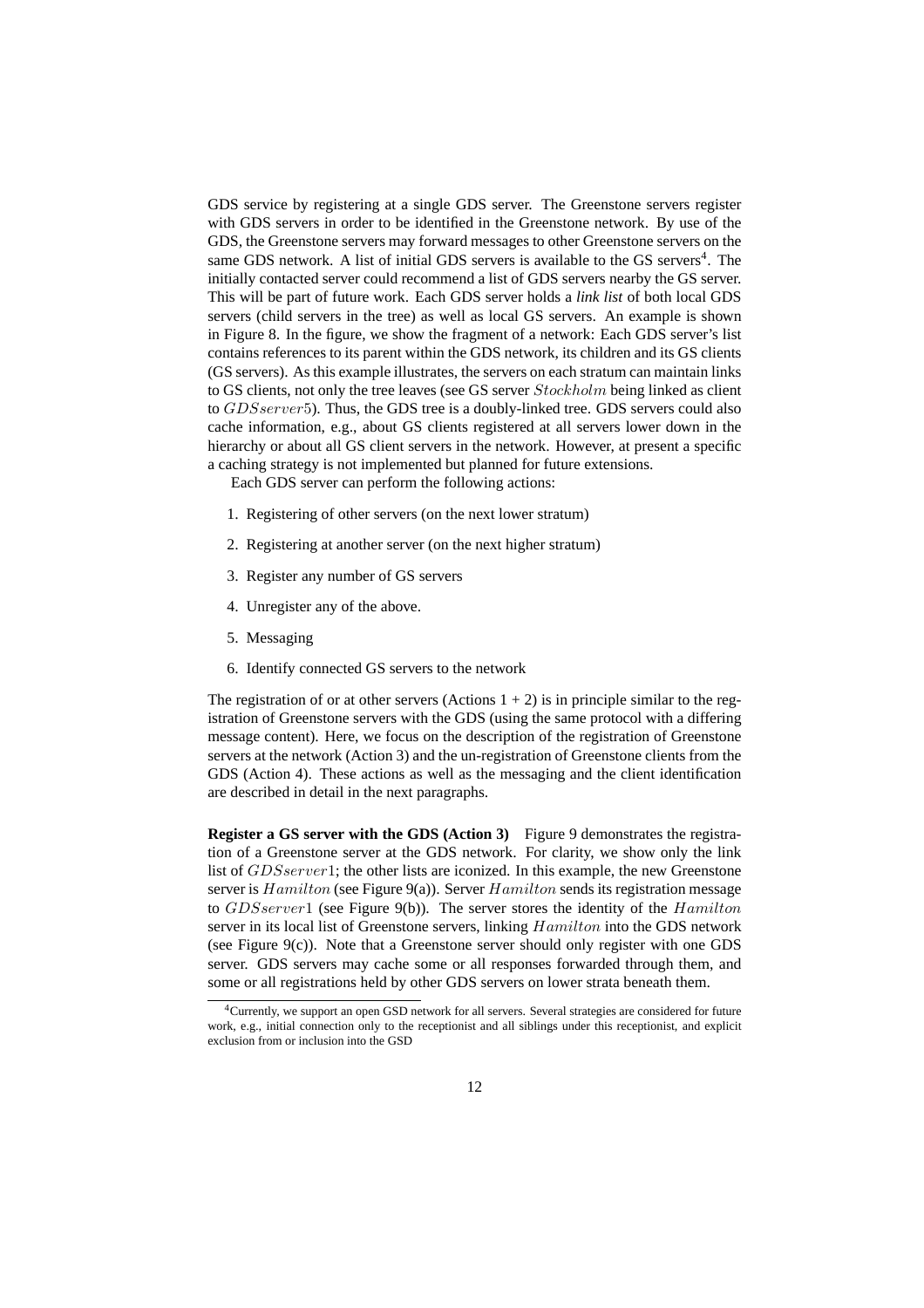

Figure 9: Registering (adding) a GS server at the GDS

**Unregister a GS server with the GDS (Action 4)** Similarly, Figure 10 shows the same *Hamilton* server un-registering itself from the GDS network (see Figure 10(a)). A message is sent to the GDS server (see Figure 10(b)). In this case, the GDS server not only removes the registration from Hamilton, but also passes a message through the rest of the network cancelling this registration. This strategy avoids any problems should the registration of Hamilton have been cached anywhere else (see Figure  $10(c)$ ).



Figure 10: Un-registering (deleting) a GS server from the GDS

**Messaging (Action 5)** Every message is sent in an XML format across TCP/IP using SOAP. A Greenstone server that wishes to send a message across the GDS network initially sends the message to the GDS server at which it is registered. The GDS server then takes control of how the message is sent across the GDS network. With only one exception (which is described subsequently), messages sent into the GDS network do not receive a response or acknowledgement. Messages within the GDS system may be sent in one of three ways: Broadcast, point-to-point, multicast. At present, point-to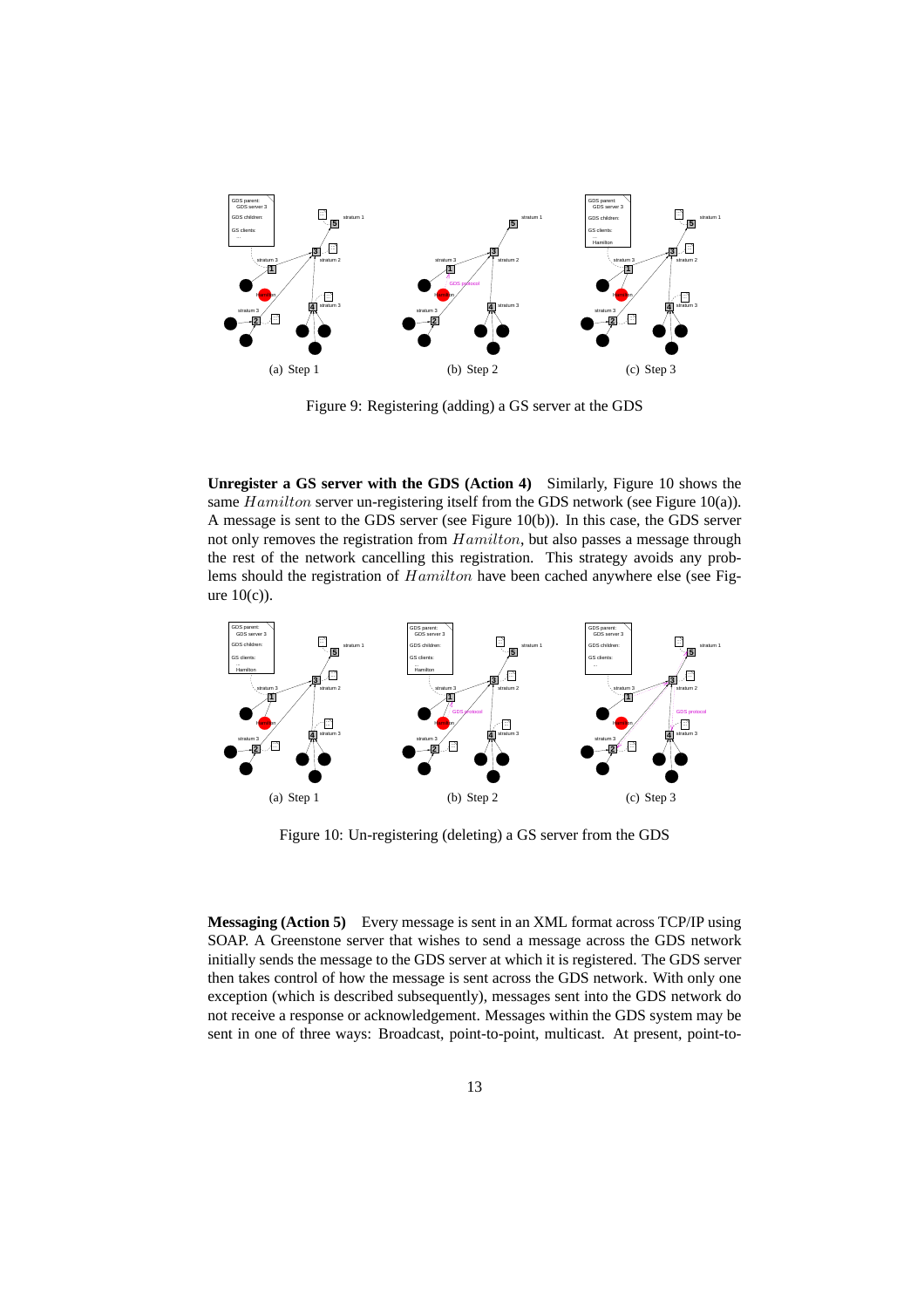point and multicast messaging are not implemented is not implemented since they are not required in the current design of the alerting service.

For broadcast messages, each message will be forwarded to all Greenstone servers on the GDS network, and from these to their registered Greenstone servers. The principle is illustrated in Figure 11. The GDS server that first receives the message then broadcasts it to all other Greenstone servers registered with it, GDS servers registered with it, and the GDS server on the next higher stratum. Further GDS servers repeat this pattern, forming a complete span of the GDS tree. If a given Greenstone server is not presently available or active, any messages forwarded to it are simply dropped by its GDS server – message sending is only 'best-effort'.



Figure 11: Broadcasting a message

**Call for participants in the GDS (Action 6)** The one exception to the convention of non-acknowledged messages is when a call is sent to the GDS network to return the names of all Greenstone servers in the network. In this case, the originating server is sending a query to the network, and expects a response. The call is distributed within the GDS network; Figure  $12(a)$  shows the communication for the case that no caching is implemented.

A second exceptional property of this message is that no other Greenstone servers receive a message (see Figure 12(b)), i.e., call and response are answered by the GDS network without interacting with the Greenstone servers. As response, each GDS server lists the servers registered at it. The response to this message will be received in separate parts by the originating Greenstone server  $-$  i.e. the server requesting a list of all servers.

## **3.2 Alerting for Solitary Collections**

Users submit their profiles to a certain Greenstone server. The profiles reside at the server that the user submitted the profile to. Event messages are created by servers; they have to me filtered according to the user profiles. After filtering the local profiles, the events are flooded to all servers using the GDS network. For event flooding of the network, we use the broadcast facility of the GDS. This technique is inspired by the *event flooding* as proposed by Carzaniga [2]. Its implementation significantly differs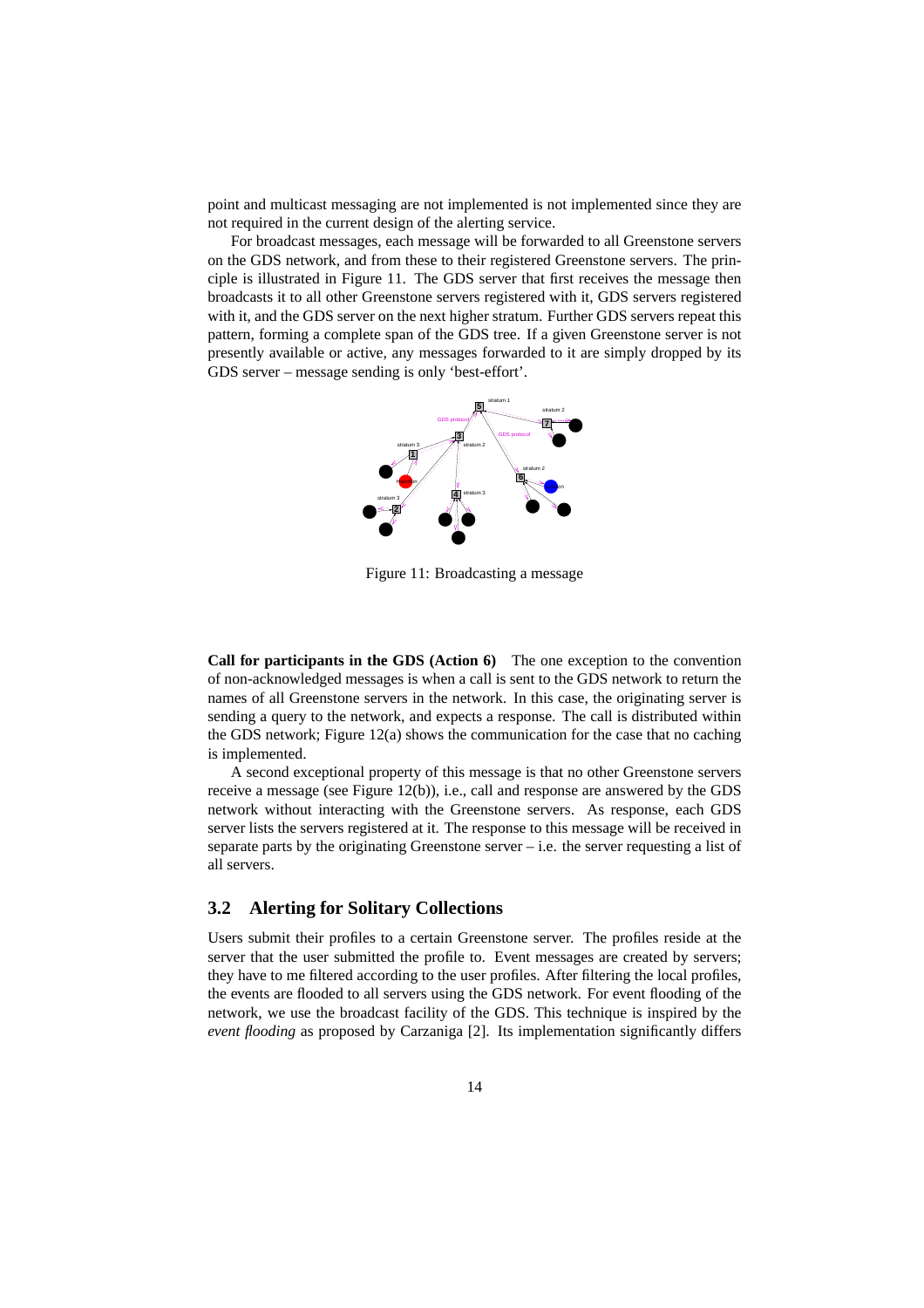

Figure 12: Call for participants in the GDS

from their design as here we use the Greenstone Directory Service as communication network and not the network formed by Greenstone servers. The reasons for this design have been discussed in Section 1 (potentially disconnected network fragments and dangling profiles). Each server filters the incoming events according to the local profiles and notifies its clients accordingly.

Figure 13 shows a communication example. Greenstone servers have clients connected that define profiles for the alerting service. The clients and their profiles are depicted as small circles connected to the servers. Let's assume a new collection is formed at the Hamilton server. Subsequently, an event message is created by Hamilton server announcing the documents in the new collection. The message is forwarded upwards in the GDS tree and downwards towards the leaves using the GDS protocol (indicated in dotted arrows). We consider the client connected to the London server: Their profile is stored at the London server. As soon as the event message arrives at the server, it is filtered and a notification is send to the client.

In the case of solitary collections, i.e., without distributed sub-collections, the server where the collection resides on issues the event message. The task is more challenging once the collection also supports sub-collection on other servers.

## **3.3 Alerting for Distributed Sub-Collections**

If a sub-collection that resides on a different server than the collection is rebuild, the server where the collection resides on is not aware of the rebuilt sub-collection. For illustration, see in Figure 14 the sub-collection of Hamilton.D with London.E. Therefore, it cannot issue the event message. The server where the sub-collection resides on is not ware of the (sub-) collection being part of another collection. It can therefore only issue event messages regarding the (sub-) collection as an independent public collection or part of a local collection – this case has been addressed in the previous paragraph. Using this event message as a notification for the other server is not possible, because the server might not be aware of the collection this (sub-)collection belongs to (in case of different entry collections). The problem is even greater is the sub-collection is a private sub-collection to a virtual collection. No event message would be issued in this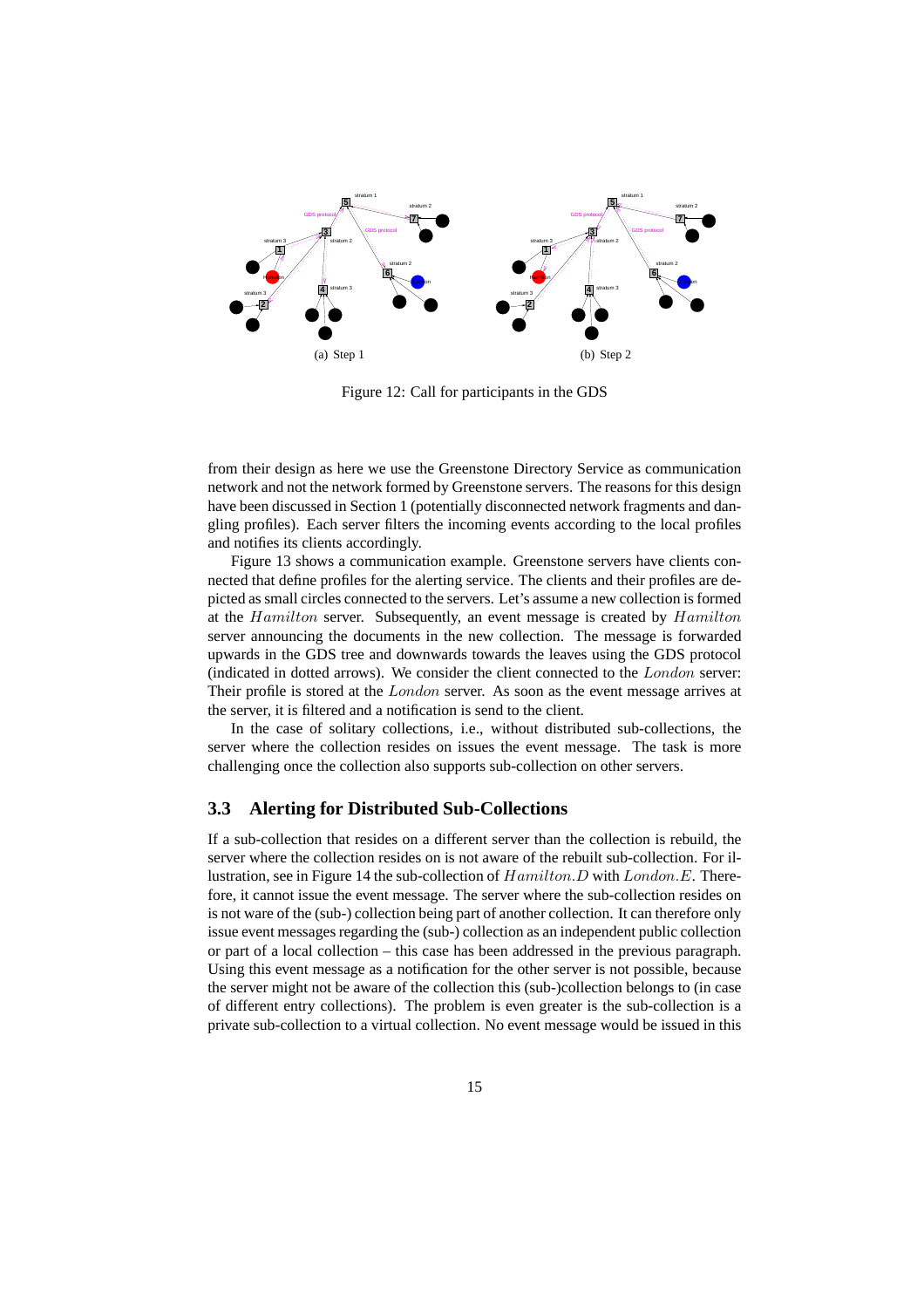

Figure 13: Concept of Alerting about collections on single hosts using the Greenstone Directory Service

case.

We propose therefore the following hybrid design: In addition to client profiles, the alerting service supports internal server profiles that observe changes in sub-collections. The profiles are handled differently to the user profiles: they use the *profile forwarding* approach. Server profiles are forwarded directly to the servers providing the subcollection. This communication uses the Greenstone server network and the GS protocol. Event messages are filtered close to the event publishers and the servers acting as profile clients are notified directly without using the GDS. Considering our example in Figure 14, we assume again that collection  $D$  on server  $Hamilton$  has a sub-collection  $E$  on server  $London$  (indicated by the conceptual link). Hamilton registers a profile at London, using the GS protocol communication network. On event in London.E, London filters the event against the profiles and notifies Hamilton about the event. After Hamilton learns about the event, it can announce the event in London.E as event from collection Hamilton.D using the GDS network as described before.

Thus, in a second step the events in sub-collections are announced as events within the entry collection using the mechanism already described in the previous paragraph.

# **4 Summary & Future Work**

This paper describes the technical details of distributed alerting in Greenstone: (1) the methods to access federated and distributed collection in Greenstone (using the Greenstone network), (2) the design and implementation of the Greenstone Directory Service to connect the dynamic and fragmented network parts, and (3) distributed alerting using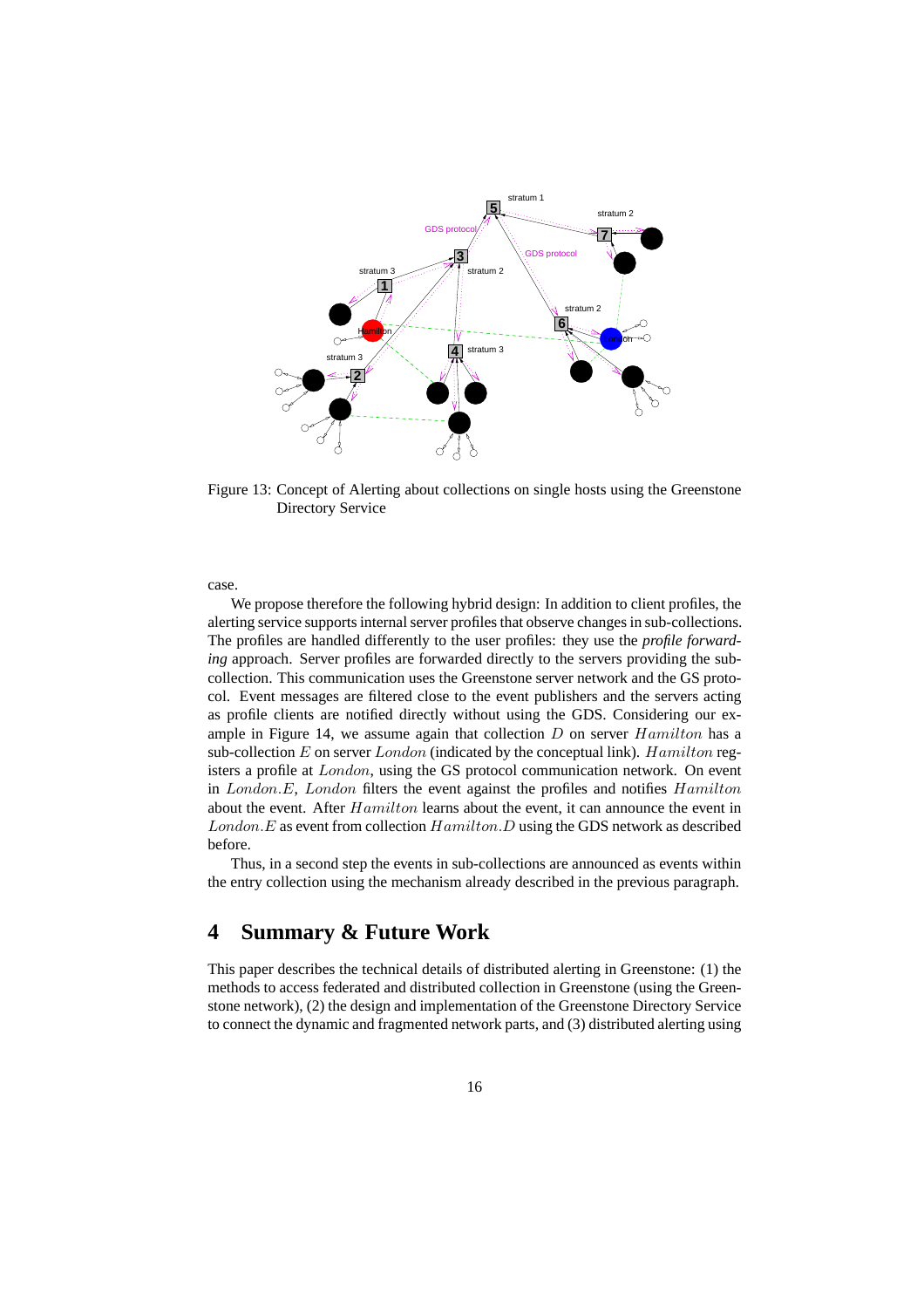

Figure 14: Concept of Alerting about distributed collections using the Greenstone Directory Service

### both the Greenstone network and the Greenstone Directory Service.

We follow a hybrid approach to implementing the alerting service over open and distributed Greenstone networks by:

- 1. combining communications in two different networks, i.e., using the Greenstone network and the Greenstone Directory Service
- 2. using two communication protocols, the SOAP-based Greenstone protocol and the XML-based GDS portocol
- 3. using a combination of two versions for identifying communication partners: point to point communication with directly connected GS server (hosting distributed collections) and anonymous broadcast with the rest of the network connected by the GDS (hosting federated collections).
- 4. using a combination of two different (opposite) filtering strategies (event flooding in the GDS and profile forwarding in the GS network) for federated and distributed collections

As future work, we plan to thoroughly evaluate the scalability of the alerting using both the GDS and the GS network; so far, initial tests have been promising. Different caching strategies for link information in the GDS will be evaluated. We also plan to integrate a smooth transformation of Greenstone search queries into profiles and vice versa in order to integrate the user experience of alerting service even more with typical Greenstone interactions. MOre details about the profile language and the implementation of the local alerting functionality can be found in [9].